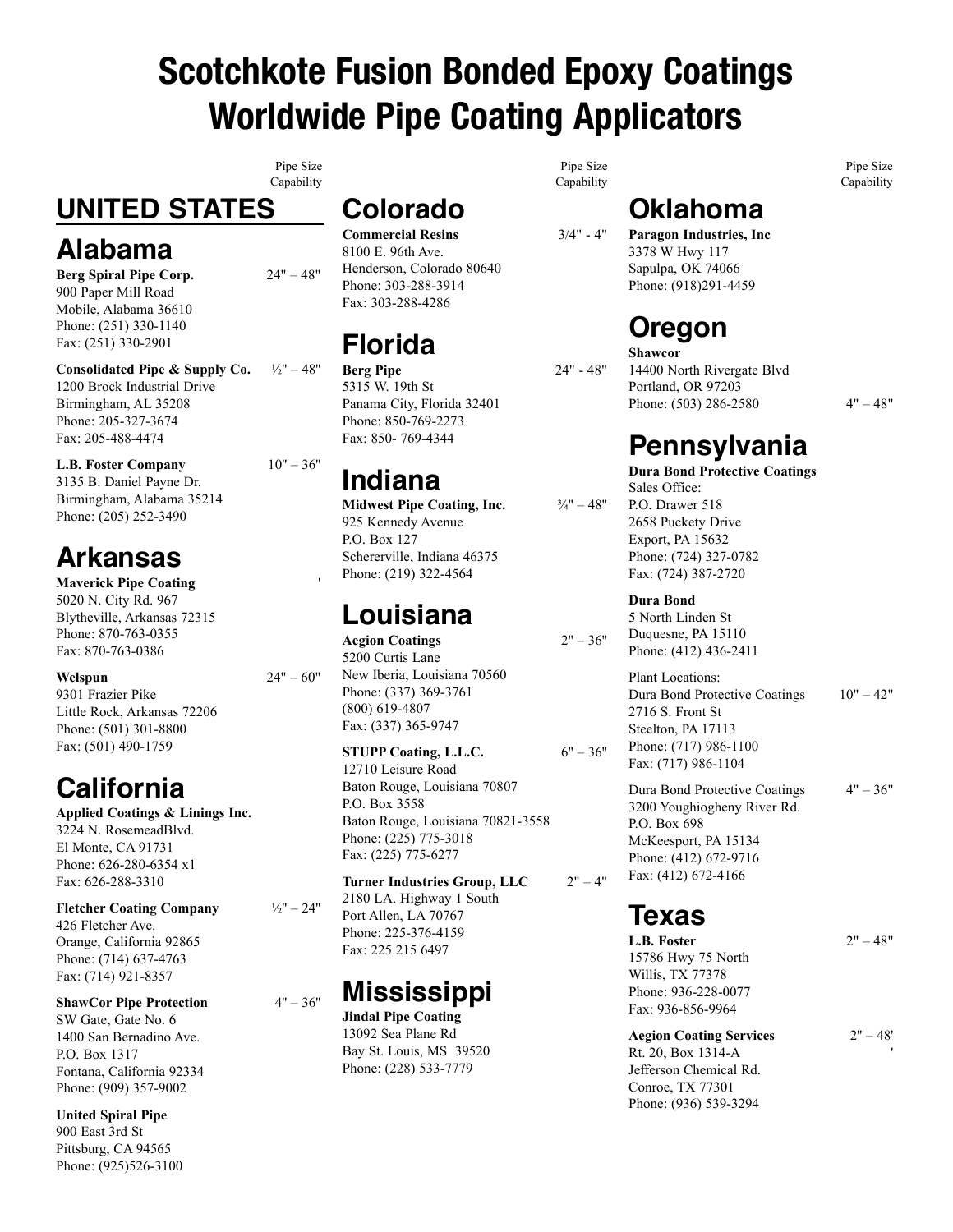**Jindal Saw USA, Inc.** 2" – 48" 1411 FM 565, Cove Road Baytown, Texas 77521 Phone: 281-573-2300 Fax: 281-573-3838

**Keith Inc.** 2" – 60" 5914 Willardville Road Houston, TX 77048 Ph: 713-991-5670

#### **Labarge Coating** 2" – 48"

400 Sheldon Rd Channelview, TX 77530 Phone: 281-457-0200 Fax: 281-457-5568

**RAE Offshore** 4" – 48" 1621 Primewest Parkway Katy, Texas 77449 Phone: 281-578-6523 Fax: 281-492-8340

**ShawCor Pipe Protection** 2" – 48" 1122 N. Main Pearland, TX 77581 Phone: 281-997-5618

**ShawCor Pipe Protection** 2" – 48" 2045 Carroll Street Beaumont, TX 77701 Phone: 409-838-1530

**Shawcor Pipe Protection** 2" – 48" 817 Shields St Channelview, TX 77530 Phone: 713-378-7203

#### **Tenaris** 1" – 4"

8615 E. Sam Houston Pkwy. North Houston, TX 77044 Phone: 281-458-2883 Fax: 281-458-2886

**Tex Isle Pipe & Supply** 2" to 24" 3455 Hwy. 281 George West, TX 78022 Ph: 361-449-3939

**Turner Industries Group, LLC** 2" – 4" 1200 19th. S. W. Paris, TX. 75460 Phone: 903-783-3581 Fax: 903-784-2089

**Tex-Isle Supply Inc.**  $2^{\prime\prime} - 4^{\prime\prime}$ 3455 Highway 281 George West, TX 78022 Phone: (361)449-3939

**Womble Company, Inc.**  $2" - 24"$ 13605 Industrial Road Houston, Texas 77015 Phone: (713) 450-4425 Fax: (713) 450-0651

Pipe Size Capability

### **Utah**

**ShawCor Pipe Protection**  $4" - 24"$ 1750 North Pioneer Ln. Vineyard, Utah 84058 Phone: (801) 229-2077 Fax: (801) 229-2173

## **OTHER COUNTRIES**

### **Argentina**

**SOCO–RIL SA**  $4" - 72"$ Ruta 9, Km 52.3 - (1625) Escobar, Buenos Aires Argentina Phone: +54 3488-493332 Fax +54 3488-493314

#### **Manoc** 1'' – 12''

Ruta 148 (6128) - Nueva Galia San Luis, Argentina Phone/Fax: +54 3658-491034

**Tubhier - SA** 1" – 12" Av. Vález Sarsfield 602 (C1282AFT) Buenos Aires, Argentina Phone/Fax: +54 11 43030471

### **Azerbaijan**

**Caspian Pipecoaters (CPC) Caspian Pipe Coatings LLC** 36 Nobel Ave., Baku, Z1025, Azerbaijan. Phone: (+994 12) 496 51 62/64 Fax: (+994 12) 496 51 63 E-mail: office@cpc.az

### **Belgium**

**TubeMeuse-Industries SA NV** Rue Mar, chal Foch 23 B-4400 Flemalle Phone: 32 4-2313535 Fax: 32 4-2337615

### **Brazil**

**Tubos Soldados Atlântico - TSA** 16" – 56" São Paulo Office Avenida Paulista, 949 - 22º andar - Cj. 222 Bela Vista - São Paulo - SP Cep 01311-100 Contact: Sidney Pilon Phone: +55 11 3371-6130

#### **Serra Plant / Espírito Santo**

Pólo Industrial Piracema Rodovia do Contorno BR 101, km 274 Distrito de Carapina-Serra-ES Cep 29160-970 www.tsa.ind.br

Pipe Size Capability

**Socotherm Brasil** 14" – 48"

Pipe Size Capability

Av. Gastão Vidigal, 775 Cidade Nova Pindamonhangaba, SP 12414-020 Contact: João Riego Phone: +55 12 3644 9244 Fax: +55-12 3644 9240

#### **Confab** 14'' – 48''

Av. Gastão Vidigal Neto 475 Cidade Nova Postal Box 2 Pindamonhangaba, SP 12414-900 Contact: Aleksandro deAmorim Phone: +55 12 3644 9070 Fax: +55 12 3644 9073

#### **Bredero Shaw** 6" – 18"

Av. Olinto Meirles, 65 Barriero Belo Horizonte, MG, Cep 30. 640-010 Contact: Mario Ponchón Phone: + 55 31 3029-6908

#### **Metalcoating Revestimentos Ltda.** 2" – 42"

Estrada Fernando Nobre, 487 Cotia, SP, 06705-490 Contact: Salomão Almeida Phone: +55 11 4612-2828

### **Canada**

**Pipe Coatings Systems** 6" – 48" A Division of Garneau Inc. P.O. Box 137 Nisku, AB Canada TOC 2GO Phone: (780) 955-2398 Fax: (780) 955-7715

#### **Shaw Pipe Protection Limited** 16" – 48"

A Bredero Shaw Group of Companies 2501 Pasqua Street North Regina, SK Canada S4P 3C2 Phone: (306) 543-2552 Fax: (306) 543-6168

**Shaw Pipe Protection** 6" – 48"

5410 - 39th St. Camrose, Alberta Canada T4V 4P4 Phone: 780-679-6400 Fax: 780-261-9078

**Shaw Pipe** 3" – 12" 5117 39th Street Camrose, AB T4V 4B4 CanadaPhone: +1 780 678 2400 Fax : +1 780 678 2423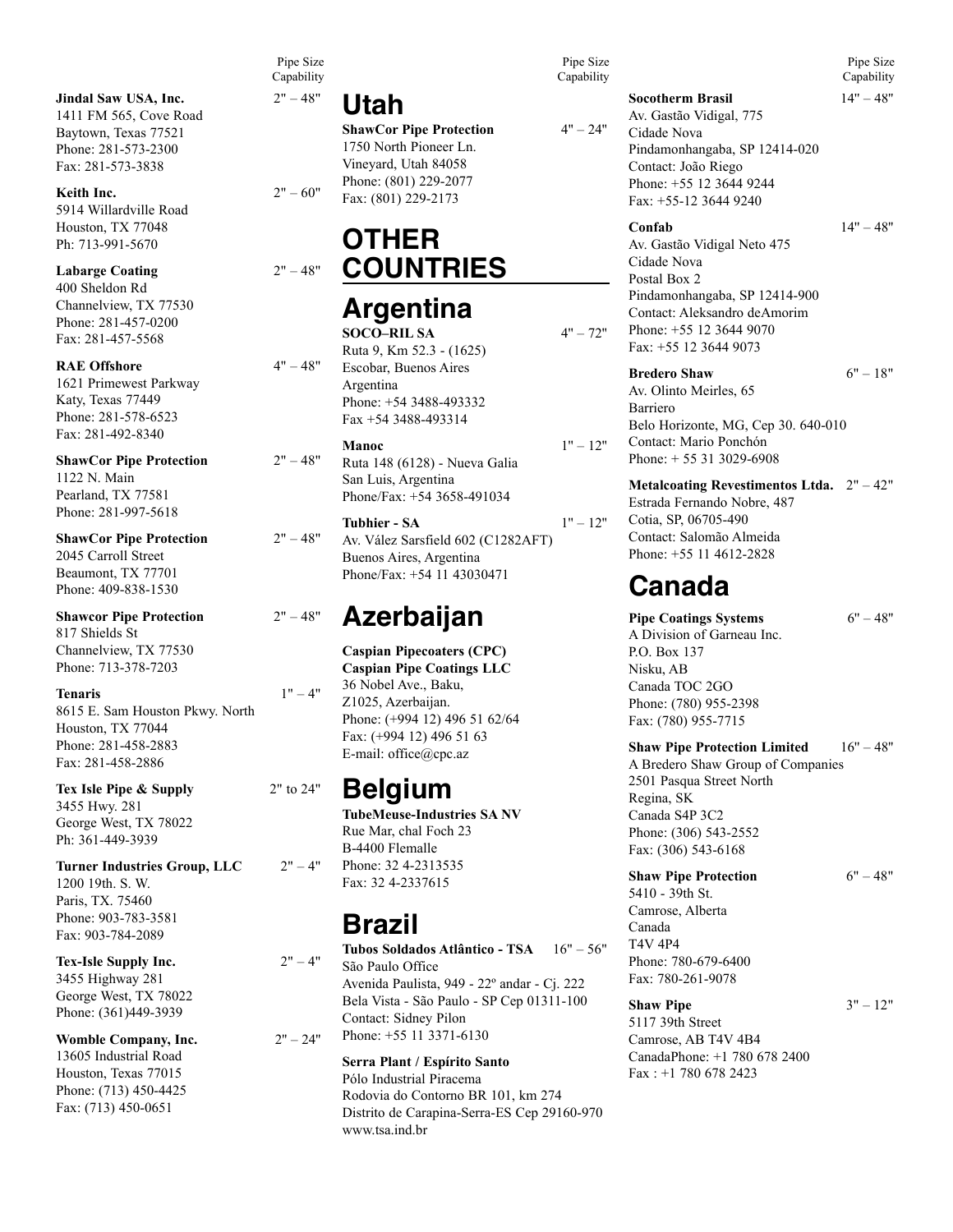#### **Shaw Pipe**  $3" - 12"$

6010 30th Street N.W. Edmonton, Alberta T6P 1J7 Canada Phone: +1 780 461 2075 Fax : +1 780 462 1634

### **China**

**Panyu Chu Kong Steel Pipe Co., Ltd.** 4" – 177" Address: Qinghe Road, Shiji Town, Panyu, Guangzhou, Guangdong, P. R. China, 511450 TEL: +86-20-84558888 FAX: +86-20-84850688 URL: www.pck.com.cn

#### **Hilong Group of Companies**  $3" - 56"$

Address: No. 1825, Luodong Rd., Baoshan Industrial Zone, Shanghai, P. R. China 200949 Tel: +86-21-33851886 Fax: +86-21-33851886 URL:http://www.hilonggroup.com/en/Default. aspx

#### **BaoSteel**

Address: Baosteel Tower, Pu Dian Road 370, Pudong New District, Shanghai, 200122, P.R. China TEL: +86 21 20658888/58350000/58358888 FAX: +86 21 68404832 URL: www.baosteel.com

#### **Ningbo Kexin Corrosion Control**

**Engineering Co., Ltd**  $4" - 177"$ Address: No. 128, JinCi Road, NingBo, ZheJiang, P.R. China Tel: +86-574-63036328 Fax: +86-574-63036338 URL:http://www.nbkexin.com/index\_en.asp

### **Yingji (Lang Fang) Metal Anti-Corrosion**

**Equipment Co., Ltd.** No. 129 Yinghe Street Lang Fang Hebei, China Post Code: 065000 Phone: 86-0316-2114630 or 010 69212759 Fax: 86-010-69212759

**PanYu ChuKong HuaLong Petroleum Steel**  Pipe Anti-Corrosion Co., Ltd. 4" – 44" QingHe Road, ShiJi Panyu GuangDong, China Post Code: 511450 Phone:020-84558309 Fax:020-84556760

Pipe Size Capability

> **Baoji petroleum steel pipe Co., Ltd.** 4" – 48" 10 Jiangtan Road Baoji

Shanxi, P.R. China Post Code: 721008 Tel:0917-3398509 Fax:0917-3398566

#### **NingBo KeXin Corrosion Control**

**Engineering Co., Ltd** 3" – 118" No. 229, North DanShan Road, CiXi, ZheJiang, P.R.C. Post Code: 315300 Tel:86-0574-63036318 Fax:86-0574-63036668

#### **Shanghai BaoShiWei Petroleum Steel Pipe Co., Ltd**  $6" - 60"$ No.288 YuanHe Road, YuPu Industry Zone, BaoShan, Shanghai

Post Code: 201900 Phone: 021-56921979 Fax: 021-56921979

**Beijing RuiChen Pipe Anti – Corrosion Co., Ltd.**  $6" - 50"$ No. 6, Industry Zone Middle Road, LuCheng, DaXing, Beijing Post Code: 100120 Phone: 010-61231288 Fax: 010-61231288

**KangSheng (YaDong) Pipe Coating Service Co., Ltd.**  $4" - 60"$ Room 2901, Block B, PengRun Building, XiaoYun Road, Beijing Post Code: 100016 Phone: 010-84580258-305 Fax: 010-64605240

#### **Coating Branch of the First Mechanism**

Factory Under North China Petroleum<br>Management Bureau 6" – 60" Management Bureau No. 102, DongHuan Road, Qing City, HeBei Province Post Code: 062658 Phone: 0317-2573203 Fax: 0317-4125496

#### **China Petroleum Pipe Anti-Corrosion**  Engineering Co., Ltd.  $4" - 80"$

No. 52, JinGuang Road, LangFang City, HeBei Post Code: 065000 Phone: 0316-2073177 Fax: 0316-2175006

#### **Oil Field Construction Pipe Branch of**

**China National Offshore Oil Corp.** 6" – 60" No. 688, ShiYou Road, TangGu, TianJin City Post Code: 300280 Phone: 022-66917643 Fax: 022-66917643

**Colombia**

#### **Parque Industrial Carlos Vélez Pombo**

Kilómetro 1 Vía Turbaco Cartagena de Indias, D.T. Colombia Phone: 57-5-661-9390 Fax: 57-5-661-9874

### **France**

**EUPEC France (2 locations)** 60 mm – 2425 mm

Route de Forte Mardyck BP 191 F-59760 Grande Synthe, France Phone: 33-328-580220 Fax: 33-328-272798

Gare de tiercelet BP 45 54190 Tiercelet, France Phone: 33-382-899100 Fax: 33-382-262645

### **Germany**

**EUPEC Rohrbeschichtung GmbH** 16'' – 64'' Friedrich-Ebert-Strasse 154 D-45473 Mulheim an der Ruhr Germany Phone: 49-208-45960 Fax: 49-208-4596171

### **Greece**

**Corinth Pipe Works** P.O. Box 9 20100 Corinth Greece Phone: 30-1-725-9120 Fax: 30-1-363-0768

#### **Corinth Pipeworks S.A.** 8 5/8" – 100"

Vi.Pe. Thisvis 320 10 Domvrena Viotia, Greece Phone: +30 22640 22777 Fax: +30 22640 22210 Web: www.cpw.gr

#### **Hellenic Pipe Work**

Drossia Evias 34100 Evia **Greece** Phone: 30-221-24821 Fax: 30-221-24649

Pipe Size **Capability** 

### **Socomo Socotub** 12" – 48"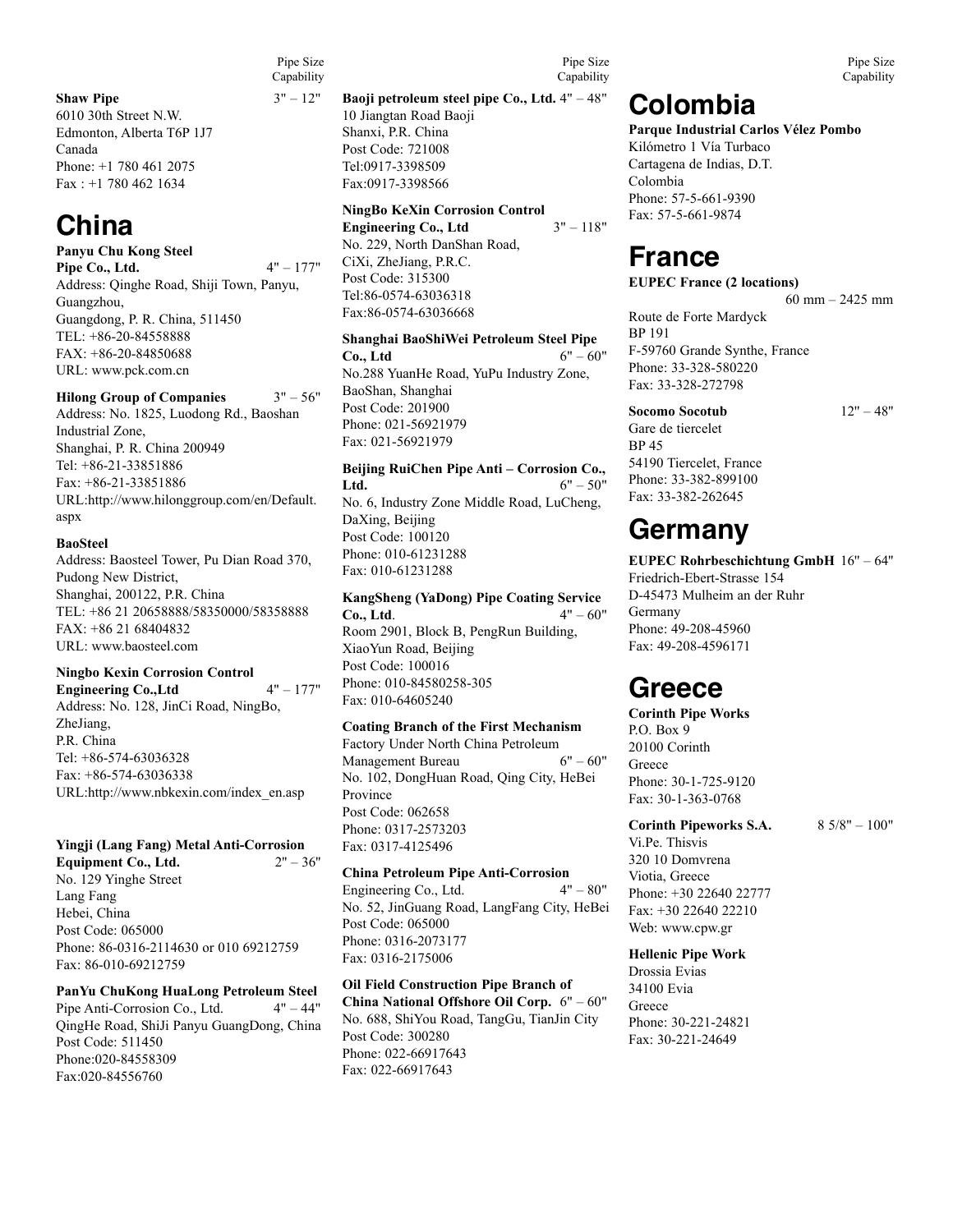Pipe Size Capability

### **India**

#### **Bhushan Steel Limited** 3" - 24"

F-Block, 1st Floor, International Trade Tower, Nehru Place, New Delhi - 110017 Phone: +91-11-42277777 Fax:+91-11-26477750

#### **PSL International Ltd.**  $4" - 36"$

386, Veer Savarkar Marg Prabhadevi, Mumbai – 400025, India Phone: 91-22-4307023, 4309058 Fax: 91-22-4307365, 4305335

#### **EUPEC - Wellspun Pipe Coatings, Ltd.**

P.O. Vadadla Dahej Road TA-Vagra Distt - Bharuch 392130 Ausarat, India

#### **Jindal Saw Limited**

Jindal Centre, 12, Bikaji Cama Place, New Delhi 110066 India Phone +91-11-2618860-74 Fax No: +91-11-26170691

#### **Man Industries**

Man House, 102, S.V. Road, Vile Parle (West), Mumbai -400056, India. Phone No: +91-22 66477500 Fax No: +91-22 66477601

#### **Maharashtra Seamless Limited**

Plot No.30, Institutional Sector -44 Gurgaon -122002 Haryana. India Phone No: + 91-124-2574325, Fax No: +91-124-2574327

#### **PSL Limited**

PSL Towers, 615, Makawana Road,Marol, Andheri (East) Mumbai-400 059 India. Ph: +91 22 66447777 Fax: +91 22 66447700

#### **Welspun Gujarat Stahl Rohren Limited**

Trade World, 'B' Wing, Ground Floor, Kamala Mills Compound, Senapati Bapat Marg, Lower Parel, Mumbai -400013 India. Phone No: + 91 22 66136000 Fax No: +91 22 24908020

#### **Essar Steel Ltd.**

Essar Steel Ltd. Hazira, 27th Km, Surat -Hazira Road, Hazira -394270, Gujarat, India Phone : +91 0261 6682400  $Fax : +91-261-668-2242$ 

#### **Ratnamani Metals & Tubes Ltd**

Survey No. 474, Anjar-Bhachau Road, Village -Bhimasar Taluka -Anjar, Dist: Gandhidham, Kutchh -380 201 Phone : +91-2836-285538 Fax : +91-2836-285540

#### **Megha Engg & Infrastructures L**

Survey No.512,Goudavally Village,R R District, Andhra Pradesh Phone : 040-44336700 Fax : 040-44336800

#### **Welspun Corp Ltd.**

Dahej Road, Vadadla, Taluka Vagra,Dist. Bharuch, Gujarat - 392130. Phone : 2641-256281 Fax : 2641-256285

#### **Welspun Corp Ltd.**

Survey No 665,666, 667 & 675, Versamadigaon, Ta: Anjar Dist: Kutchh, Gandhidham, Gujarat Pin- 370110 Phone : +91-2836279041 Fax : 2836-279060

#### **PSL Ltd.**

Plot No 4&5 Sector 12B, Pbno113, Kandala Road, Gujarat, Gujarat Phone : 02836-252717 Fax : 02836-253891

#### **PSL Ltd.**

Survey No. 40, 42 & 94/1,Village Varsana, Kutch, Gujarat Phone : +91-2836-306100 Fax : +91-2836-306200

#### **PSL Ltd.**

No 22, Vaiyavoor Village, Malai Vaiyavoor P.o, Kancheepuram, Tamil Nadu

#### **PSL Ltd.**

207 Industrial Development Area,Gurrempale m,,Vishakapatnam, Andhra Pradesh

#### **Topworth Pipes & Tubes Ltd.**

Village: Hedavali, Khopoli Pali Road, Taluka - Sudhagad, Dstt. Raigad, Mumbai - 410205 Phone : +91-2142-243150 Fax : +91-2142-243151

#### **Jindal India Ltd.**

N.H - 6, Village, Jangalpur, G.P.Andul, Post Argori, Howrah, Howrah, West Bengal Phone : 91–33-2669 6319 Fax : 91-33-2669 0356

### **Indonesia**

#### **P.T. Bredero Shaw Indonesia**

Jl. Hang Kesturi Kav.3A1, Kawasan Industri Terpadu Kabil Batam Phone: +62-778-412-275 Fax: +62-778-412-279/412-280

#### **P.T. Indojaya Pipe**

Jl. Sungai Lekop Km.22 Kijang Tg. Piang, Bintan, Riau 29101 Phone: +62-771-312-9945 Fax: +62-771-312-996

#### **P.T. KHI Pipe Industries**

Jl. Amerika I, Kawasan PT. Krakatau Steel Cigading 42435 Phone: 0254-392438/391020 Fax: 0254-392083

## **Israel**

Avrot Industries Ltd. 4" – 20" Kubbutz Bi erot Yitzchak 60905 Israel Phone: 972-3-9331867 Fax: 972-3-9332363

**Middle East Tube Co.** 4" – 68" P.O. Box 62 Ramla 72100 Israel Phone: 972-8-274374 Fax: 972-8-274375

## **Italy**

**Socotherm s.r.l.**  $3'' - 48''$ Via Risorgimento n. 62 45011 Adria Rovigo, Italy Phone: 39-426-901170 Fax: 39-426-901055

#### **Ilva Laminati Piani s.p.a.**

Strada Statale Appia Km 648 74100 Taranto Italy Phone: 39-99-48131 Fax: 39-99-4812900

#### **Riveco Rivestimento Condotte s.p.a.**

Contrada Piana di Larino 86035 Larino Campobasso, Italy Phone: 39-874-820021 Fax: 39-874-820011

Pipe Size **Capability**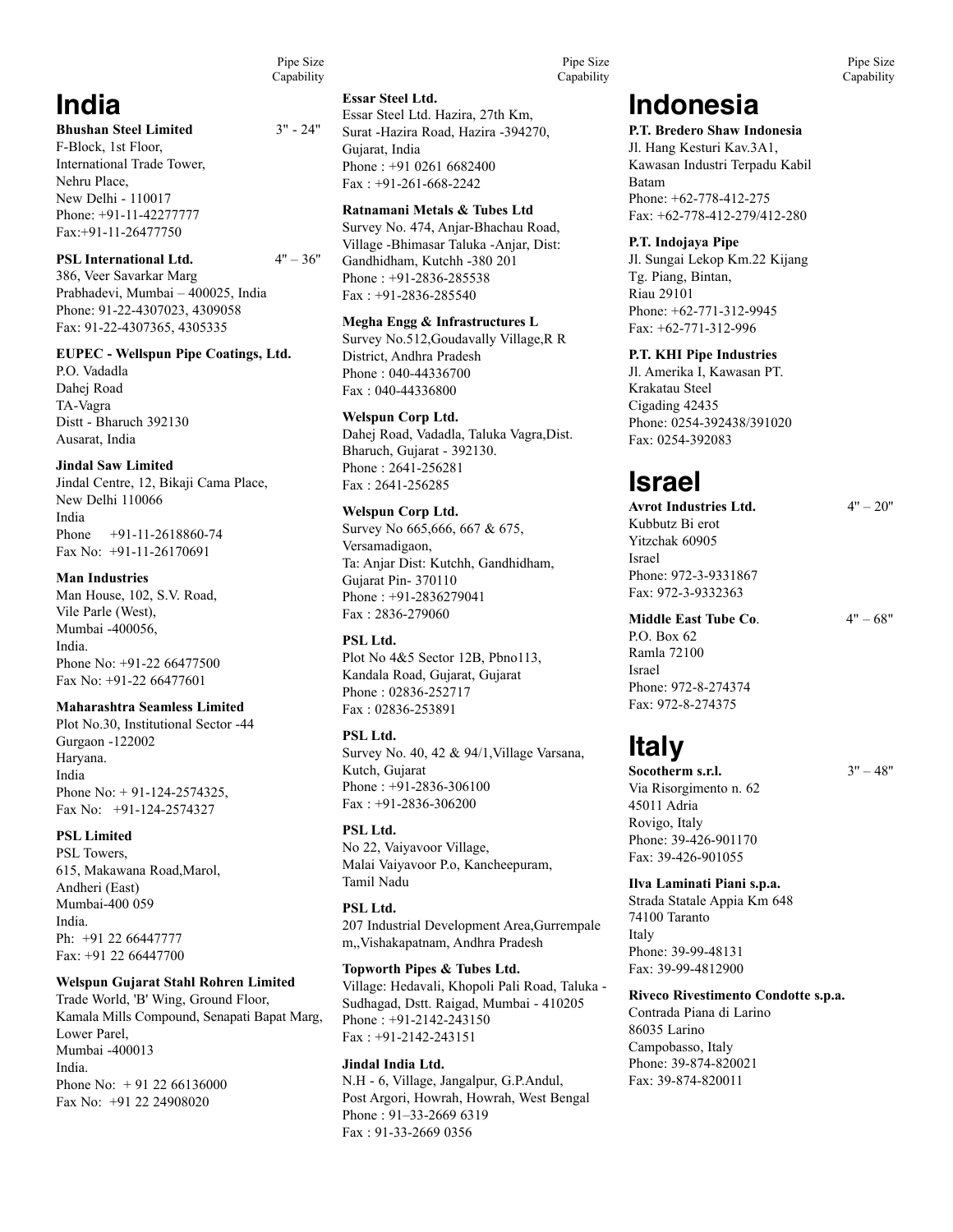Pipe Size Capability

## **Japan**

**JFE Steel Corporation**  Head office 2-2-3 Uchisaiwaicho, Chiyoda-ku, Tokyo, Japan Phone +81-3-3597-3111

#### **Nippon Steel & Sumitomo Metal Corporation**

Head Office 2-6-1 Marunouchi, Chiyoda-ku, Tokyo 100-8071, Japan Phone +81-3-6867-4111 Fax: +81-3-6867-5607

## **Korea**

**Daeryuk Metal** Rm. 701 KN Mall 744 Deokpung-dong Hanam-si, Gyeonggi-do Korea Phone:

#### **Dongsung C-Tech Co., LTD**

Gang Nam B/D #113-21 Non Hyun-dong Gang Nam-Gu Seoul, Korea Phone: 82-2-562-6388

**Hyundai RB** #26 Daejeong-ro, Onsan-eup, Ulju-gun, Ulsan, Korea Phone: +82-52-238-7001

#### **Korea Lining Co,. LTD**

Head Office : 2F, 223-21 Gue3-dong, Kwangjin-gu, Seoul, Korea (82-2-446-7744) Factory: 770-803 Youngchun-si, Kumho-um, Namsung-ri, 142-2, Kyungsang buk-do, Korea Phone: +82-54-336-4802

#### **Factory**

770-803 Youngchun-Si Kumho-um Namsung-Ri 142-2 Kyung Sang Buk-Do, Korea Phone: 82-54-336-4802

## **Macedonia**

**11 Okotomvri** 6'' – 24'' 91300 Kumanovo R. Macedonia Phone: 38-9-901-23456 / 23452 / 23388 Fax: 38-9-901-23214

# **Malaysia**

**Bredero Shaw (Malaysia) Sdn Berhad (12792-A)** KM25, Jalan Kuantan/Kemaman, Pelabuhan Kuantan, 25720 Kuantan Phanag Darul Makmur Phone: +609 585 2888

#### **EEW Pipecoating Sdn. Bhd.** 6"-48" PLO 109, Jalan Tengar,

Tanjung Langsat Industrial Complex 81700 Pasir Gudang, Johor, Malaysia Phone: +65-6513-3733 (Singapore) Fax: +65-6346-0605 (Singapore)

#### **Wasco Coatings Malaysia Sdn Bhd**

**(136025-V)** Sub. Lot 2, Kawasan Perindustrian MIEL, Gebeng, KM 25, Jalan Kuantan-Kemaman, 25720 Kuantan Pahang Darul Makmur Phone: +609 583 8458 / +609 583 8456

## **Mexico**

**Bredero Shaw de Mexico** 6" – 48'' S.A. de C.V. Antigua Carrertera A Roma Km 4.5 San Nicolas de los Garza, Nuevo Leon, Mexico 66490 Phone: 52818-3138720 & 52818-3138353 Fax: 52818-3138336

**Bredero Shaw de Mexico,**  $6" - 48"$ S.A. de C.V. Av. Las Torres Lote 8 Manzana 16 CD. Industrial Bruno Pagliai Tejeria, Veracruz, Mexico C.P. 91697 Phone: 52 229 9810949 Fax: 542 229 9810939

#### **Recubrimientos Procarsa** 6" – 48''

S.A. de C.V. Operado Por Commercial Resins De Mexico S.A. de C.V. Prolongacion Calle Tamaulipas #2003 - A Frontera, Coahuila, Mexico C.P. 25680 Phone: 52 866 6360920

#### **Grupo Aguilar Bustamante**

Calle Mexico #104 A Col. Las Americas, CD. Madero, Tamaulipas 89420 Phone: 52 833 2100220

#### **Grupo Aguilar Silva**

Planta El Habanero Calle Borinquen 5. Entre San Juan Y Bayamon FRACC. Puerto Rico Cardenas, Tabasco, Mexico Phone/Fax: 52-93-724420

### **Netherlands**

**Conline Coatings** 1" – 12" Adriaan van Lleelstraat 19 3143 Ca Maassluis Postbus 96 3140 Ab Maassluis Phone: 31-10-593-1400 Fax: 31-10-592-1248

Pipe Size Capability

### **Poland**

**Ferrum SA** ul. Porcelanowa 11 40-246 Katowice, Poland Tel.: +48 32 730 47 99 Fax: +48 32 255 42 94 KRS: 0000063239 NIP: 634-01-28-794 Regon: 272581760

#### **Isostal**

Izostal S. A. ul. Polna 3 47-120 Zawadzkie Tel.: +48 77 405 65 00 Fax: +48 77 405 65 01 E-mail: info[at]izostal.com.pl

## **Romania**

#### **Comtec**

Str. Constructorului nr.3, Slatina, judetul Olt, Romania Phone: +40 249 406190 Fax: +40 249 437907 E-mail: office@comtechco.ro

#### **Tenaris Silcotub**

Tenaris 93, Mihai Viteazul Blvd. 450131 Zalău (Sălaj County) Romania Phone 00 40 260 620720 Fax 00 40 260 661581

#### **Zimtub**

11, Portului Street, 145400 Zimnicea, Teleorman, ROMANIA Phones 0247 890 268 Faxes: 0247 891 204, 0247 366 238 Mobile: 0733 440 232, 0735 888 406 E-mail: office@zimtub.ro

### **Russia**

**JSC Volzhsky Pipe Plant**  $22" - 56"$ 

404119, Volzhsky City Volgograd Region Russia Fax: 7-8443-25-7246

#### **JSC Cheliabinsk Tube Rolling Plant** 20'' – 48''

454129 Cheliabinsk City, Russia Machinostroiteley St. 27 Phone: 7-3512-55-70-60 Fax: 7-3512-55-44-18

**JSC Moscow Pipe Coating Mill** 6" – 56" Moscow, Russia

Izhorskaya St., 6 Phone: 7-095-486-0308 Fax: 7-095-486-0788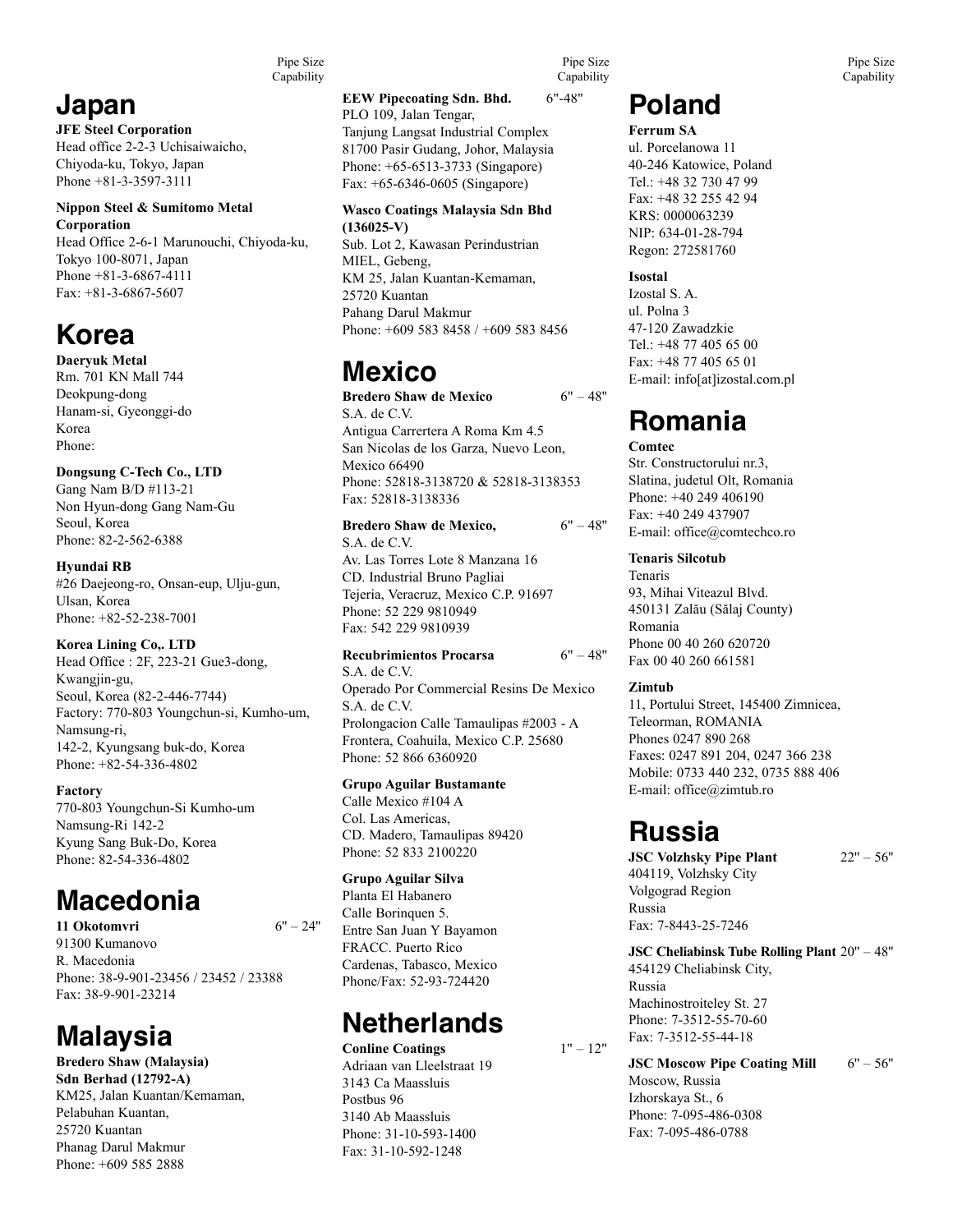Pipe Size Capability

**JSC Vyska Steel Works** 607030 Russia, Vyska-7, Nizhegorodskoj obl. Phone: 7-83177-3-27-02 Fax: 7-83177-3-76-38

#### **Kopeisk Pipe Coating Mill** up to 56" 456656, Chelyabinsk Region Kopeisk City Phone/Fax: 7-3532-62-39-16

**Izhorsky trubny zavod** 2" – 56" Russia, 196551, St.Petersburg, Kolpino, Lenin pr.1 tel. +7-812- 336-9421 fax: +7-812- 461-9807

#### **NEGAS** 2" – 56" Moscow, 12A, Malaya Polyanka, 109-180 Moscow Russia tel. +7-495-956-0576

**Volgorechensk Pipe Works** 2" – 13" 156901, Volgorechensk. Kostroma region, ul. Magistralnaya 1 tel. +7-49453 7-85-50 fax. +7-49453 7-80-36

**ITZ (Pipe Coating Mill up to 56")** 141320, Moscow Area, Sergiev-Posadsky region Peresvet City, Babushkina street, 9 Phone/Fax: +7 (495) 988-06-86 http://i-t-z.ru

#### **SIBPROMKOMPLEKT** (Pipe Coating Mill up to 56") 625014, Tyumen Area, Tyumen City, Republica street, 250 Phone/Fax: +7 (3452) 22-56-00 http://www.zaospk.ru/

## **Saudi Arabia**

**Al-Qahtani Pipe Coating Terminal** 42'' – 60'' P.O. Box 20 Dammam 3144, Saudi Arabia Phone: 966-3-857-4150 966-3-856-2733 Fax: 966-3-826-9894

#### **Arabian Pipecoating Co.** P.O. Box 834

Jubail 31951, Saudi Arabia Phone: 966-3-822-3052 966-3-362-0543 Fax: 966-3-362-2557

#### **Globetech Pipe Coating**

P.O. Box 10823, Jubail Industrial City-31961, Saudi Arabia Phone: +966-3-3400011 Fax: +966-3-3407788

## **Spain**

**SERT Sociedad Espanola de Rivestimientode** Tubos s.l Gasteizbide s/n 01240 Alegria-Dulantzi (Alava) Spain Phone: 34-45-400-416 Fax: 34-45-400-433

**Cirtubo** c/Lopez Bravo s/n Poligno Imdustrial de Villalonquejar 09001 Burgos Spain Phone: 34-47-298-284 Fax: 34-47-298-297

#### **Socotherm España Sa**  Paraje las Columnas-Torreucha Apartado de correo 523 02400 Hellin - Albacete - Spain Phone: + 34 67 30 10 50 Fax: +34 67 54 33 92

# **Serbia**

A.D. Izolir Izolir AD Novosadski put bb Zrenjanin, 23000 Serbia

Phone: + 381 23 561 791, + 381 23 535 720, + 381 23 560 038 Fax: + 381 23 530 745 E-mail: office@izolir.rs

# **Taiwan**

**S.P.T. Metal Corp.** NO 19-1 Da Ya One Street Da Fa Industrial Park Da Liao Village KAOHSIUNG County, Taiwan Phone: 886-7-7872703 Fax: 886-7-7872473

## **Turkey**

#### **Borusan Mannesmann Boru**

Sanayi ve Ticaret A.S. Ata Mahallesi Sanayi Caddesi 54/68 16601 Gemlik – Bursa / Turkey Turkey Phone: 90-224-519-0000 Fax: 90-224-519-0014

Pipe Size Capability

**Emek Boru**

ASO 1. Organize Sanayi Bolgesi Turkmenistan Caddesi No: 2 06930 Sincan – Ankara Turkey Tel: + 90 (312) 267 02 25 Fax: +90 (312) 267 05 19 www.emekboru.com.tr

#### **Erciyas Steel Pipe Co.**

Degirmen Sk No:18. Nida Kule Kat: 2034742 Kozyatagi, Kachikoy, Istanbul-Turkey Phone: +90 216 410 8230 Fax: +90 216 410 8231

#### **Noksel Celik Boru**

Spiral Welded Steel Pipe Factory Organize Sanayi Bölgesi P.K.211 31200 İskenderun - HATAY Tel: +90 326 656 22 51 (5 hat) Faks: +90 326 656 22 50 E-mail: isk-fab@noksel.com.tr

#### **Toscelik Steel and Pipe Co**

Tosceli̇k İstanbul Office Barbaros Mah. Sütçüyolu Caddesi̇ : 72 Ataşehi̇r / İstanbul Tel: 0216 544 36 00 Fax: 0216 544 36 06

#### **Umran**

Alemdag Caddesi n. 153 81250 Umraye PK:12 Istanbul-Turkey Phone: 90-216-335-3504 Fax: 90-216-335-1765

## **Ukraine**

**Interpipe** 49005, 1-A, Pisarzhevskogo Str., Dnepropetrovsk Phone: +38 (0562) 389-548 Fax: +38 (0562) 389-548 info@interpipe.biz

#### **Khartsyzsk Pipe Plant**

Ukraine, Khartsyzsk, 86703, Patona str., 9 Tel.: +38 (06257) 7 03 01, +38 (06257) 7 12 74 Fax: +38 (06257) 4 56 95

#### **Khartsyzsk Tube Works**

9 Patron Str. Khartsyzsk 343700, Ukraine Phone: +380 (0) 625 77-13-00 Fax: +380 (0) 625 74-73-55

Pipe Size **Capability**